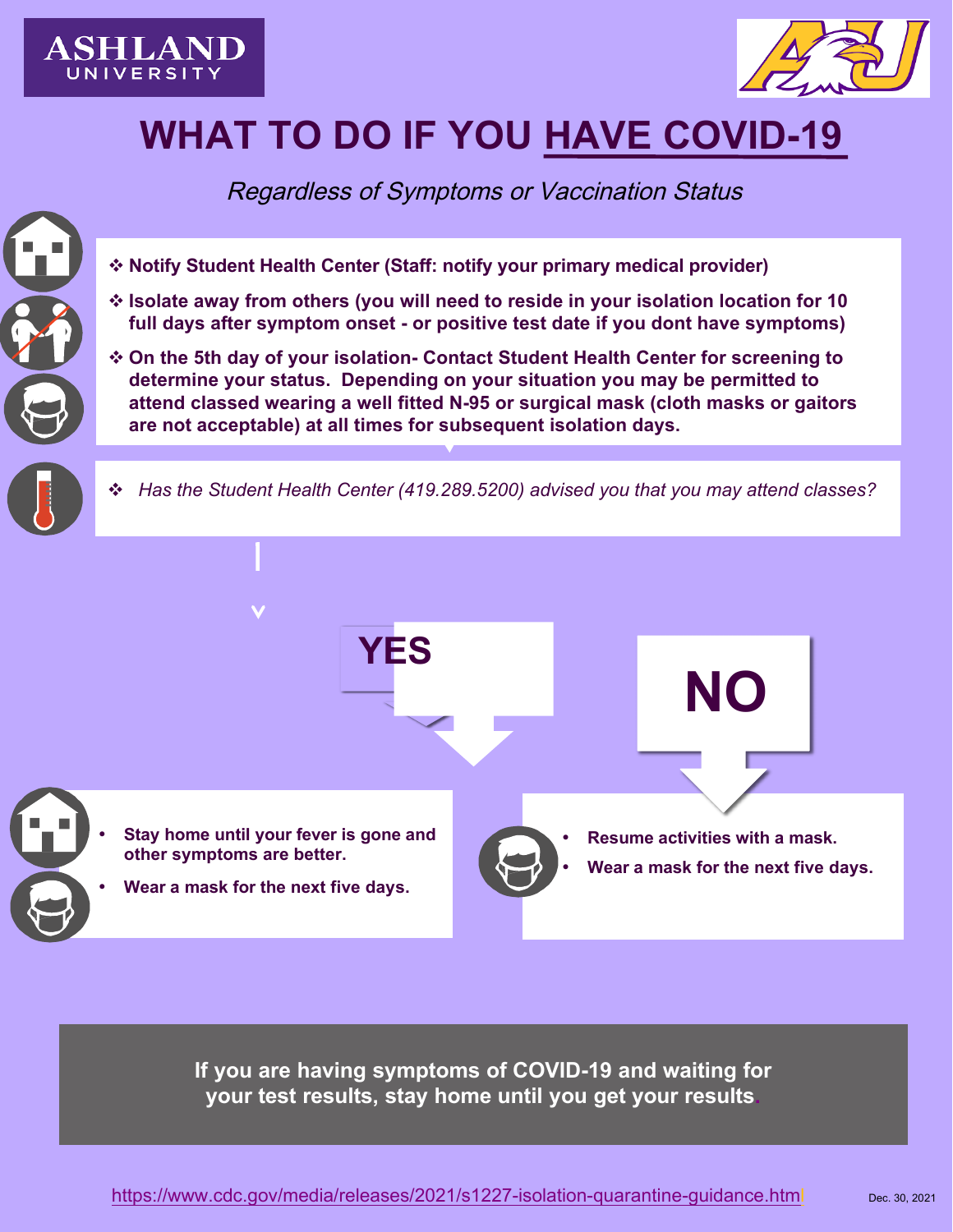



## **WHAT TO DO IF YOU WERE EXPOSED TO SOMEONE WHO HAS COVID-19\*\***

And, Your COVID-19 Vaccines *Are* Up-to-Date **Contact the Student Health Center**